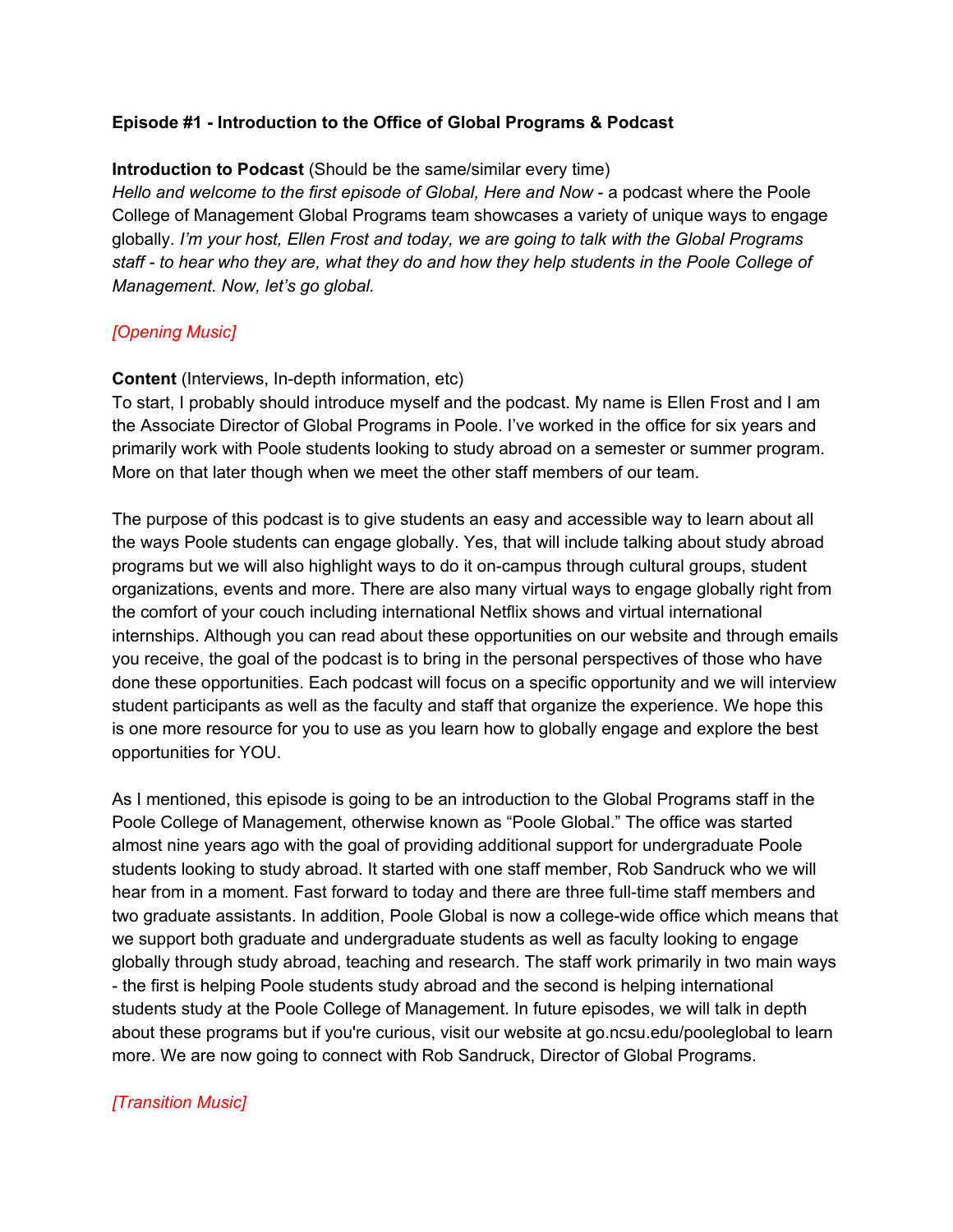I'm here with Rob Sandruck, Director of Global Programs in Poole. As I mentioned, Rob started the office and has overseen its growth for almost a decade. To get started…

Ellen Frost: I'm here with Rob sandridge director of gold programs in pool, as I mentioned, Rob started the office and has overseen its growth for almost a decade. So, Rob. We know that you're the director, but can you tell us what your day to day responsibilities look like

Robert Sandruck: Sure, day to day my responsibilities fall in a couple areas. One is the management of the IB program, the international business degree program. That was started about nine years ago and I've managed that since inception. I also oversee and advised Alexander Hamilton scholars in partnership with Dr. Murray and College of Humanities and Social Sciences And then take care of budgeting HR strategic initiatives, keeping a kind of an eye over the overall operation, the office to make sure that we are moving forward and the teams working well together so that we can achieve our goals.

Ellen Frost: Awesome, that's great. So can you share with us a little bit about yourself and how you actually ended up in this role.

Robert Sandruck: Sure, I started a career in higher education. I was an undergrad thinking I wanted to go into Wall Street. Studied finance and I loved very much enjoyed finance ended up graduating with a BS in economics. So the my academic undergraduate academic preparation is aligned perfectly. Cool. So I taking the courses that poor students take

I thought I was going into finance and then I went to graduate school looking to do an MBA and end up into college of education. So started a career in higher education working in student service roles for a number of years moved into kind of an academic administration. Position in New York City at Baruch College. One of the City University schools. And then when my wife and I moved to North Carolina. I worked at that dark blue school called Duke and Business where I combined both my students service and academic administration program and who were seeing one of their executive MBA programs, which was very global focus. So that was my kind of entree or entry into International Education. It was honestly not a planned career. I felt fell into that career had been in it now for 15 years and really enjoyed that the experience of me personally, getting a chance to go abroad and many times, as well as the best part is helping students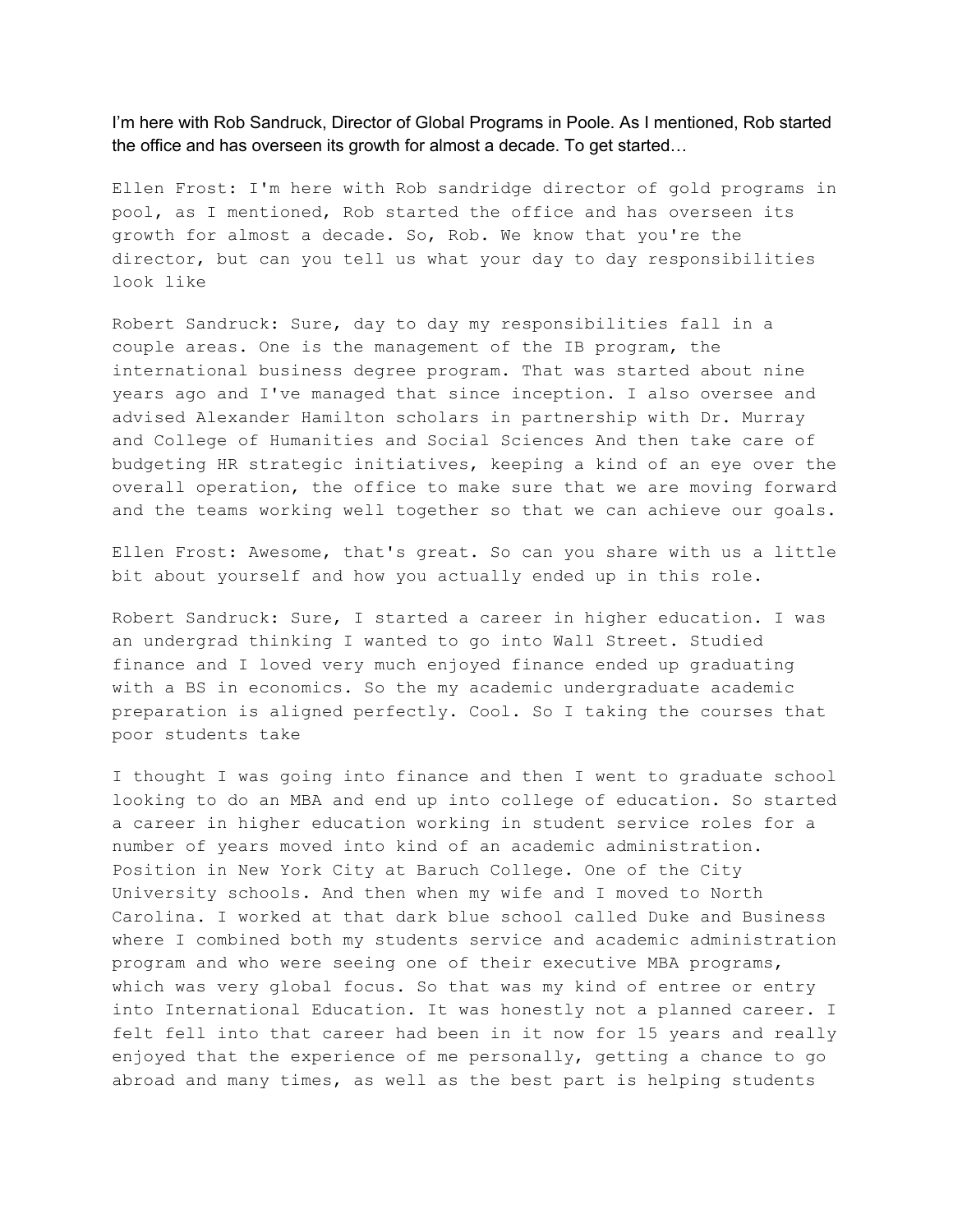Ellen Frost: Yeah, absolutely. So what kind of along that same line. What excites you most about working in the Global Programs office.

Robert Sandruck: Helping students gain these experiences and seeing the growth and development that happens. It's the reason I got in higher education, to begin with, is to help students grow. And to see that in international education. So when a student goes abroad or thinks they want to go abroad or even is exploring the opportunity opportunity to go abroad and then you fast forward six months or a year. In some cases, two and a half years with the dog breeds students Or five years even and seeing the difference in their, their mentality their global mindset their personal development. It's really rewarding.

Ellen Frost: That's great. So we've kind of talked about the positives are the things that excite us. But what about the challenges. What are some of the challenges that the office is facing and even students who are looking to get global engaged and what challenges they face.

Robert Sandruck: Well, near term. It's clear Kevin 19 would be Number one on our list, and it's Presented enormous challenges for students and for our office. You know, financially, it's been difficult to keep the office running and afloat. Fortunately, we have some reserves funding that helps us through this difficult time. But it's really impacted the core of what we're doing. And we've had to become creative one figuring how to deliver on our mission when travel restrictions exist and it proves that you

You know, not every student can travel abroad. They don't have the means or the interest that doesn't mean they shouldn't gain international experience. So it's really forcing us to rethink what we're doing. And my hope is that through covet 19 and the challenges were facing that we have programs that will say evergreen throughout our future. And will help those students gain some global experiences without having to sit in a plane and fly for six or eight hours, move them move themselves physically to a new location.

Ellen Frost: Yeah, thanks for sharing. So you touched on this about students getting experience, even if they don't get on a plane to study abroad but Getting kind of a cultural or global experience. Why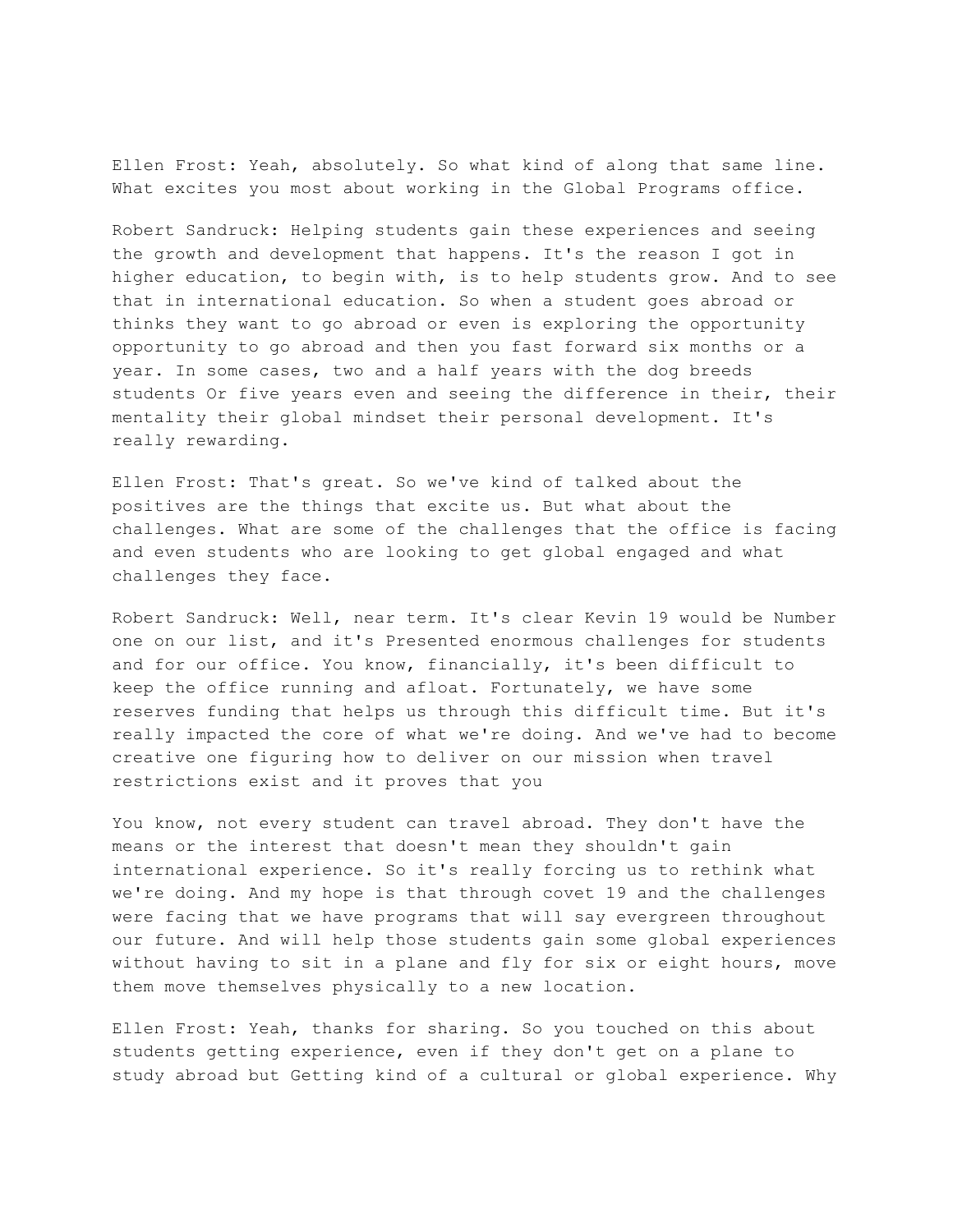do you think it's valuable or important, particularly for pool college management students to have that experience.

Robert Sandruck: I would say when a student walks across the stage at graduation, he or she is not going on the private corporate jet flying to China, not on day one, for sure. And they may never go into corporate jet and fly to China, or anywhere but they are going to work when teams that are globally dispersed. So in doing that they're going to need to know how to engage with those folks how to make the most out of their team that there are assigned to And as a manager, hopefully in the years ahead, how to really use those globally dispersed teams to create value for their company so It doesn't matter if they go abroad or whether students find some global engagement within the College. That global mindset is critical for their success in their career that that's how they're going to function that's good succeed. So it's our job as educators and business education and management education to provide those chances and educational opportunities for students.

Ellen Frost: Yeah, excellent. I think something you previously talked about was how coven Is, you know, forcing us to think creatively and I think this is one area that's really exciting to me that we usually think about global engage a study abroad but now with these travel restrictions. We're rethinking that And hopefully expanding, you know, the opportunities that students have by not getting on a plane, but by staying local and engaging in a lot of different ways through virtual interactions or even, you know, through colleagues in their own classes so I think we're definitely headed in that direction, which is great.Excellent. Well, thanks for joining us today. Rob, it was great to hear a little bit about yourself, as well as the direction of the office.

### *[Transition Music]*

It's hard to interview yourself but I did want to share a little bit more about my role in the office and my interest in international education. As I mentioned, I oversee the semester and summer study abroad programs organized by the Poole College of Management. This includes supporting students from start to finish - from the application process through their return home. I also plan the summer programs - from hotel reservations to building the itinerary and also developing new programs as the needs of Poole students change. The graduate assistants who you'll hear from later report to me and support all of these efforts.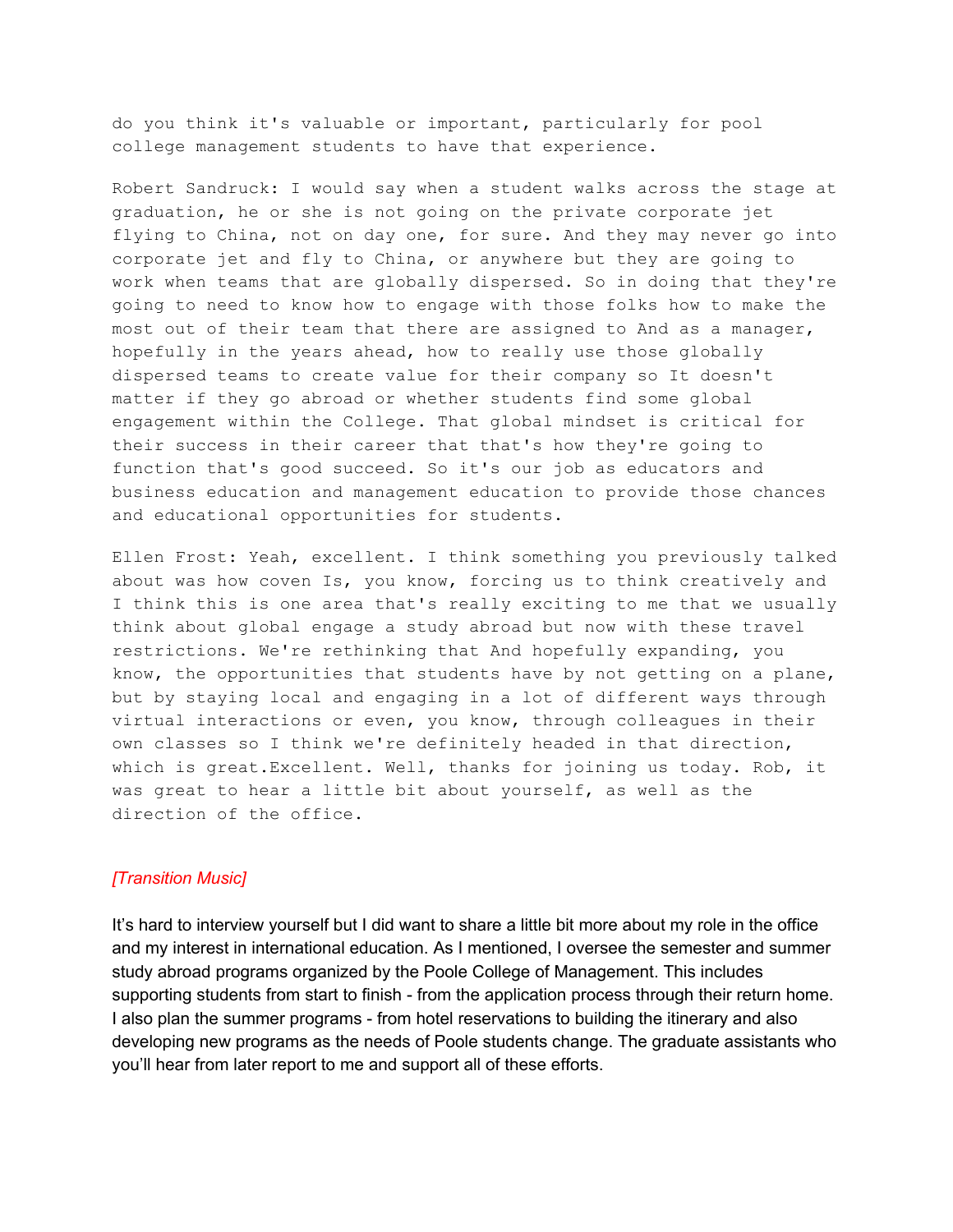I was born and raised in Michigan, a die-hard Michigan State University fan and lover of all the seasons you get when living in Michigan - leaves in the fall, snow in the Winter, tulips in the spring and a perfect 85 degree day in the summer. My undergraduate degree is actually in Nursing and I lived briefly in Chicago working as a nurse. Then, I moved to Raleigh to earn my Masters in Higher Education Administration at NC State University. What I thought was going to be two years in North Carolina before moving back to Michigan has now turned into 6 years….meeting my husband and getting the job in Poole Global certainly had something to do with this!

My interest in working at a university came from my amazing experience at Hope College where I was really involved on campus. However, my international travel and study abroad experience really drove me to pursue building a career in international education. My first time out of the country was in high school on a humanitarian trip and from there my love for cultures grew - This was unexpected as my parents had never traveled internationally but I just couldn't stop. I've studied abroad on short-term programs to Italy, Honduras, and Austria as well as travel to more than 25 countries. I just love seeing the many many many different ways to live a happy, successful and productive life.

I love my job because I get to daily help students make their dream of studying abroad a reality. Yes, there are barriers and challenges but with the resources available and some proactive planning, study abroad CAN happen for so many students. There is no better day in my job than talking with a student who has returned from studying abroad and hearing their stories, new experiences, and even their challenges while abroad. Even in short conversations, it is so clear how much students grow when they study abroad and that is the best part of my job. I hope to have those conversations with the students who are listening to this episode!

### *[Transition Music]*

I'm back as host and with Ms. Fara Amiri, Program Coordinator in the office. Ms. Amiri joined the office about one year ago and works primarily with incoming international students which we'll discuss. Welcome, Fara.

Ellen Frost: Can you tell us about your responsibilities in the office and what programs that you oversee

Fara Amiri: Definitely. So my role is new, which means that a lot of my duties were traditionally handled by other members of the team including our grad assistants. I feel like my responsibilities are kind of a mixed bag, but I do primarily work with inbound international students The students are international students coming to study at NC State as exchange students or degree seeking students. I also host some international students during the summer. A big part of my role also includes working closely with our director Rob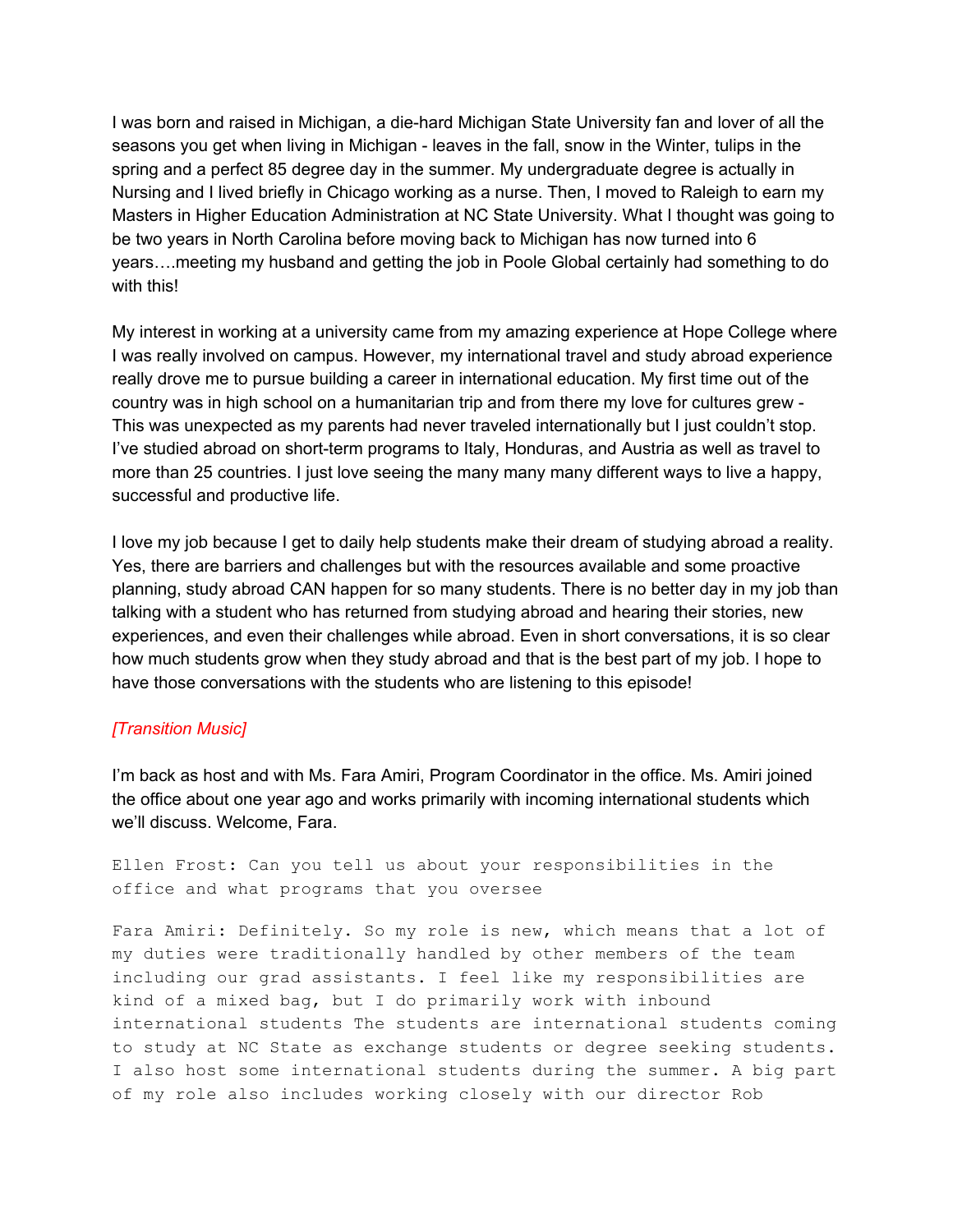sandridge on the international business to a degree program. I help with recruiting marketing and organizing activities and events for students in the program. I also work with one of the college's graduate programs, the global luxury and management glam program. It's another dual degree program with a built in study abroad experience. Students spend one semester at schema business school in Paris. So I helped them with the French visa process. And I also do some academic advising I'm the academic advisor for exchange students who are here for semester, a year. And I'm also the academic advisor for Our students doing the schema NC State, to a degree, and lastly I manage our social media in terms of our Instagram account so make sure to follow us at full global to see our fun pictures and stay up to date with our events and important deadlines.

Ellen Frost: Awesome. Thanks. So now, can you tell us a little bit about yourself. How did you end up at NC State and what is your background.

Fara Amiri: Sure. So I'm just to start at the beginning. I was born raised in Miami, Florida. I'm Salvadoran and Persian which is super important to my identity. I love celebrating my cultures and sharing it with other people. So I think this has kind of led me To moving around a bit, so far I've lived in Miami Chapel Hill Madrid and Chicago and now Raleigh. To give you a little background on my paths to international Ed, I did my undergrad at UNC Chapel Hill, where I studied journalism and history. And then after graduation I worked for my in Miami for a bit and then I decided to do grad school abroad in Spain. After graduating. I spent one more year in Madrid and then I'm back to the States to work for is abroad, a non profit. Study Abroad provider. So that was really my first experience working in international ed and study abroad. I really liked it but I wanted to get the experience of working in a university, especially a fast paced one like NC State. So here I am now. And it's great to have these two experiences.

Ellen Frost: So you mentioned living abroad, specifically in Madrid, can you tell us about your own international experiences with your time working abroad. What was that like for you, kind of, what did you learn or how did you grow.

Fara Amiri: Yeah, so I loved my experiences abroad. The first time I went abroad and I didn't mention this earlier was an undergrad I did a short program in southern Spain and Morocco. THROUGH A LOCAL MIAMI college and going into the program. I knew no one but I ended up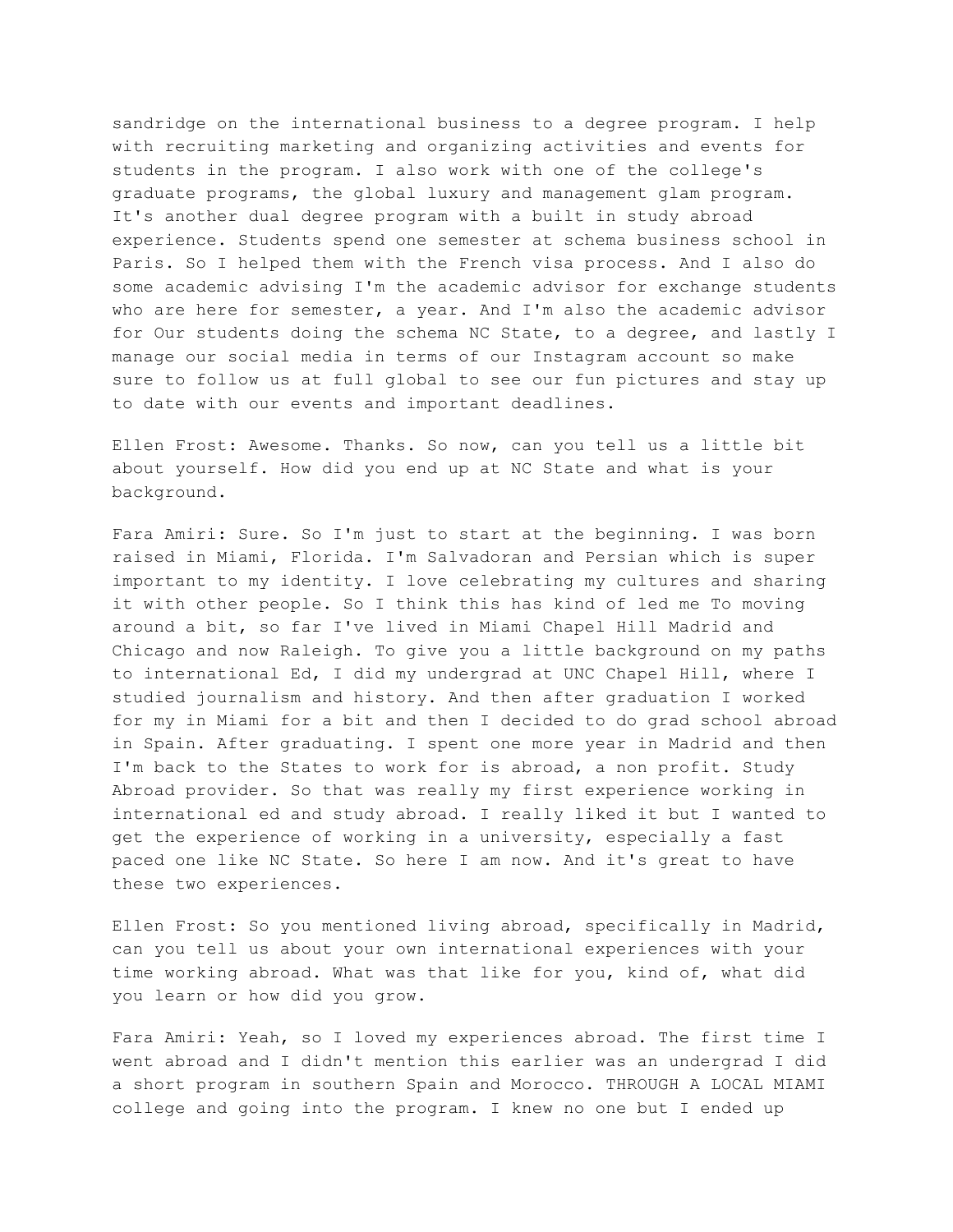really bonding with every single person in the program. So I always encourage students to Go ahead and do a program, even if they don't know anyone because you do end up really bonding with everyone else. I loved it so much that I'm about to go back and it obviously took me a couple years, but I did go back for graduate school and I lived in Spain for two years. And this is where I felt like I really had an authentic experience, not only did I study abroad, but I also worked in Spain and to local school so I really got to know the work culture in Spain, and I got to work with colleagues With Spanish colleagues. It was a great experience. And then, you know, in terms of like the actual living process. I loved my neighborhood in Spain, it's still one of my favorites. And you know, I got to speak the language, even though I speak Spanish. I got to actually use it every day, which really helped and just got to travel a lot and actually get to know Madrid.

Ellen Frost: Awesome. And I love how you know you had the experience in undergrad. But then we're, we're able to have another experience post grad. I think that's something a lot of the students listening Might have an interest in, so it's great to hear about those opportunities.So last question What advice do you have for students in the pool College of management as it relates to being globally engaged.

Fara Amiri: I would say, um, don't limit yourself. There's so many opportunities to get involved globally, whether you're on campus or not. During the time that you're on campus. I would say definitely look for opportunities that you can get involved internationally, whether you know it's mentoring. International students interacting with international students or or getting involved with a virtual internship or something like that, but You know I'm, I'm a big proponent of also having that abroad experience. So in terms of that, I would say.You can go anywhere and on your timeline. So if you want to go to, let's say, Japan, you can find a program in Japan. If you want to study abroad, more than once, you can do that if you want to study abroad post undergrad, like I did. You can do that and you know if you're looking to work abroad, I would say that's definitely something that you can do. Don't limit yourself and

Lastly, or just say talk to her office and we'll help you get where you want to go.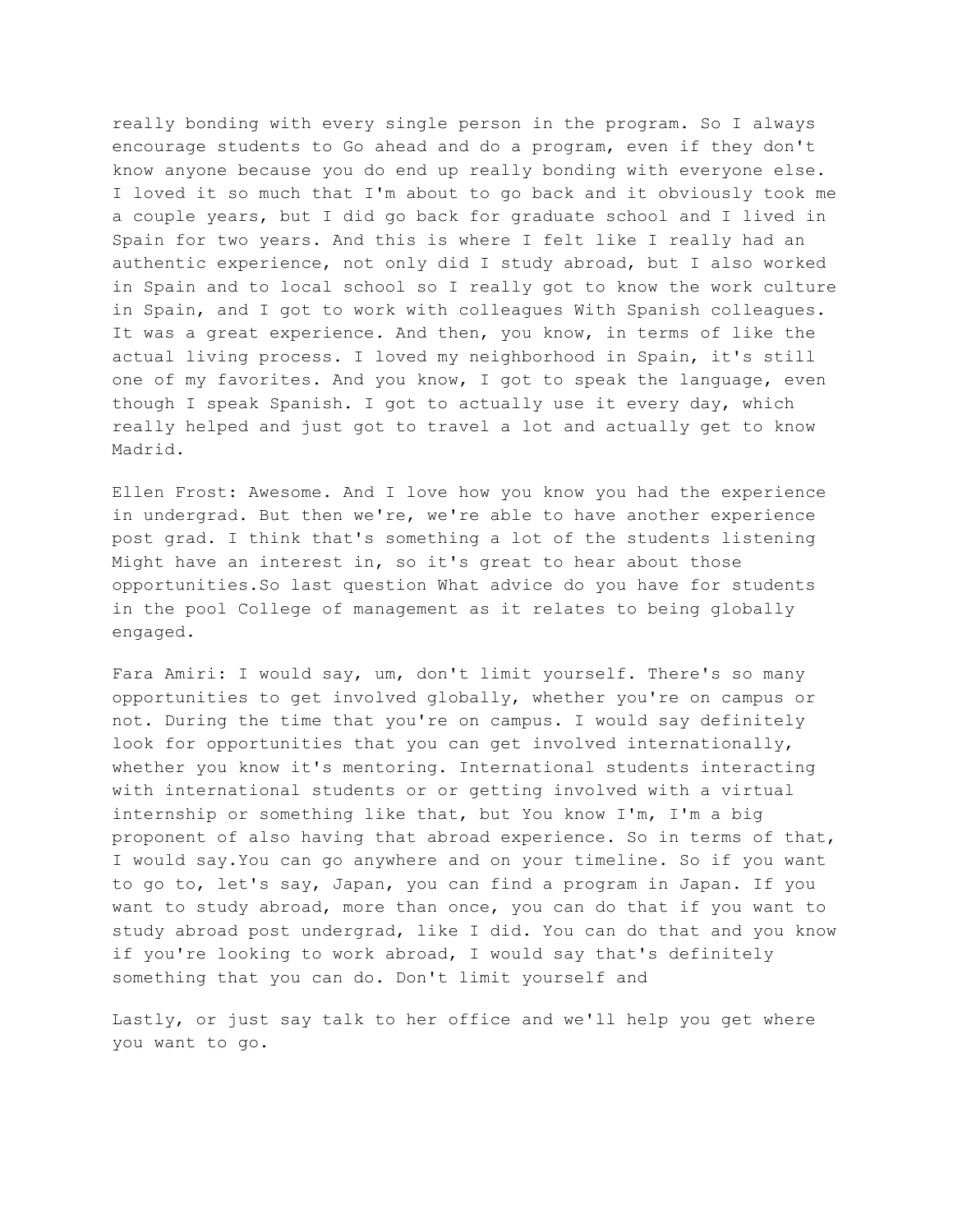Ellen Frost: Awesome. Well, thanks for joining us today. Fair is great to hear what you do in the office, but also your background as well.

### *[Transition Music]*

Finally, I am with the two graduate assistants in the office - Ms. Kelsey Oberbroeckling and Ms. Mariah Henderson, both of whom are current students in the Masters of Higher Education Administration program at NC State. Ms. Henderson and Ms. Oberbroeckling work directly with me helping to advise students about study abroad programs as well as organizing the summer programs offered through the Poole College of Management. If you make an appointment with our office or come to drop-in hours, more than likely, you'll be meeting with one of them!

Ellen Frost: To get started. Can you share a little bit about yourself and how you ended up at NC State.

Mariah Henderson's iPhone: Sure. Um, so I am originally from the Outer Banks, I have North Carolina. I went to UNC for undergrad and Didn't really know what I was going to do with myself after college, I found my way into teaching I taught high school Spanish for about 10 years And after that time was just ready for a change. So I had decided to move into higher education and work in a college setting. And study abroad is really a passion of mine. So that's kind of what brought me here to the higher ed administration program. So I can't get my masters and be working in higher ed, but to pull specifically because of study abroad.

Ellen Frost: That's awesome. So did you have an opportunity to study abroad yourself, and if so, what was that experience like for you.

Mariah Henderson's iPhone: I did, I studied abroad, my sophomore year in college in Serbia, Spain, and it was a wonderful experience. It really opened my eyes. In a lot of ways. It was the first one of the first times I had been out of the country. Definitely. The first time I had traveled extensively on my own for a whole semester. And so that was really just a great experience for me really opened up my eyes to Cultures abroad and what a big world we live in. And then I was also really lucky to go abroad again after I graduated from college. I found a position teaching English in Spain. So I went back to a different part of Spain and lived there for a year, which again. Very similar. I had an amazing time. I learned a lot. It actually is what got me into teaching. So that was kind of my first foray into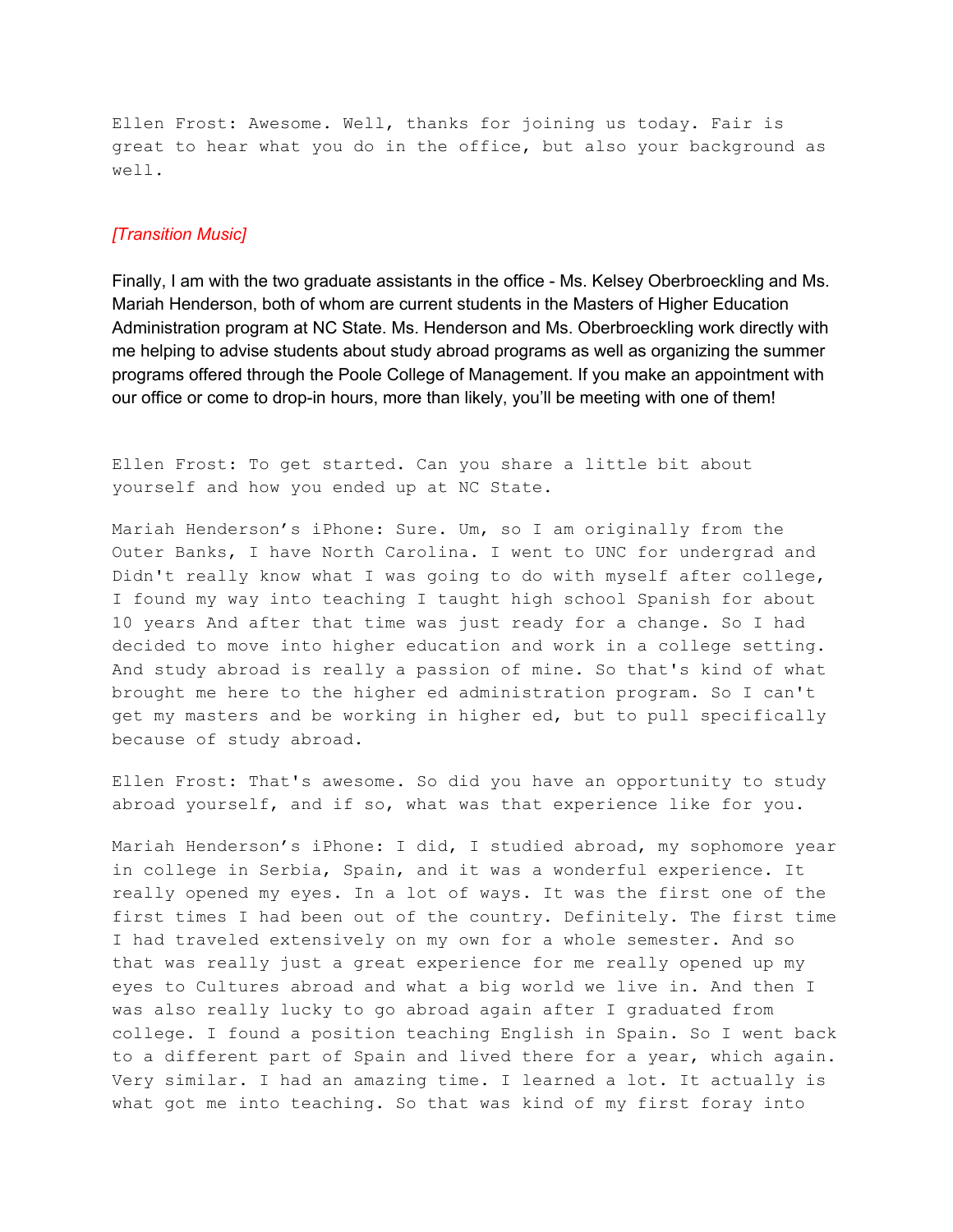teaching, but I was able to do a lot of traveling while I was there, made some excellent friends that I still keep in touch with 10 years later. And yeah, just learned a lot about myself and being on my own and Different cultures, like how to interact with them the importance of kind of knowing How I fit in in other cultures and and how cool it is to see those cultures.

Ellen Frost: Yeah, and I think it's Good that you shared kind of both of your experiences study abroad, and then also post graduation, because I think a lot of students, maybe who You know, didn't have the opportunity to study abroad might think they can you know never go abroad but to hear different opportunities, whether it's teaching abroad or Peace Corps or different fellowships, that there are opportunities to go abroad post graduation. So what excites you about working in the Global Programs office. Why do you love coming to work each day.

Mariah Henderson's iPhone: Yeah, so going abroad traveling abroad studying abroad All those experiences were really instrumental for me in me kind of opening up my horizons understanding how big the world is and how How much different cultures can contribute how it kind of opened my eyes to understanding that the way that I've always done things is not the only way that things have to be done. And I think that was a really important understanding for me just kind of opening my eyes to the world, not just my little sliver of it. And so because that was such an important part of My development when I'm excited to be in the Global Programs office because I'm helping other students have that same experience And so for me, that's what really excites me about the world of study abroad and being able to work in it because I can help students experienced those things get those Are really cool travel experiences or cultural experiences and hopefully open their eyes as well. Just the way mine were

Ellen Frost: Yeah, so you've touched on this a little bit, and how a study abroad impacted you, but why do you think it's valuable for students, particularly students in the pool College of management to engage globally, whether that is studying abroad or just learning about different cultures. Why do you think it's important for them.

Mariah Henderson's *iPhone:* Absolutely. So I think I did touch on this. I think a big part of it is just understanding that there is a vast world out there and things are really different across the world and we can learn a lot from that. I think for the students and pool. Specifically, it really opens up their opportunities to working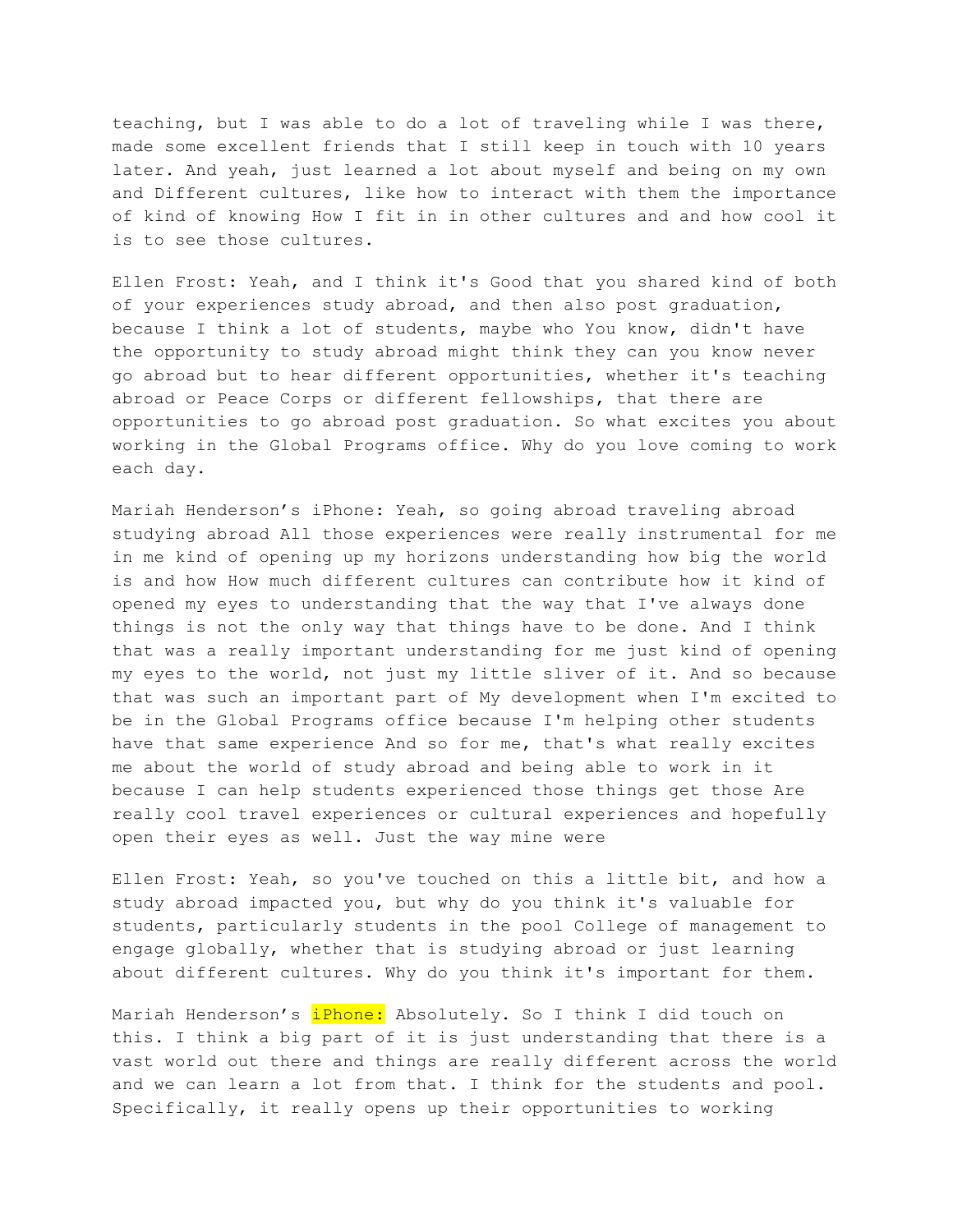globally and with global companies. So having that understanding I think could be really helpful in a big company that spans across the globe, knowing how to interact with people from other cultures. Having that understanding of traveling there if they have the opportunity to do that working and just kind of the understanding of like how to navigate those experiences, whether they're like in our personal experiences or travel experiences on the job.

Ellen Frost: Awesome. Well, that's all we have questions wise for you. Thanks for joining us today, sharing a little bit about yourself, how you were impacted about study abroad and how that's impacting your work. Appreciate it.

Kelsey Oberbroeckling: I'm Kelsey Miss Oba wrestling. I am originally from Tampa, Florida. Born and raised, and then I Really love my hometown. But I went away to Florida State University up in Tallahassee for my undergraduate degree so Got my bachelor's in marketing and my certificate in Leadership Studies. I had a great experience at Florida State. And so my favorite parts of that were when I gave campus tours and of course when I studied abroad. And then following graduation of Florida State. I had the great opportunity to go back to FSU London where I studied abroad to work as a program assistant there, which was an incredible opportunities. Kind of full circle right side abroad there then went to work there. And when I got back to the States. I worked back in Tampa in non nonprofit sector, but just being away from education.Really made me want to come back to education right I said I had a great experience at Florida State and then another one working at episode, London. And so I had to get back to school, so I was looking for MASTERS AND HIGHER EDUCATION PROGRAMS AND MY requirements for grad school were little to no snow and a high impact program and I found that at NC State. I'm really happy to be here. Raleigh is already starting to feel like home.

Ellen Frost: We met you mentioned that you studied abroad in your undergrad. Can you tell us a little bit about that experience. What drew you to that program and just how it went.

Kelsey Oberbroeckling: Sure, yeah. So the program. I was on was. It was a Florida State run program at our London campus. It was a four week summer program the broad curriculum and I took a theater class and I am a huge theater gal and London is the place to study the internet. Like, no questions asked. So I had, I had a good time. I've really enjoyed seeing all of the shows on the west end. And of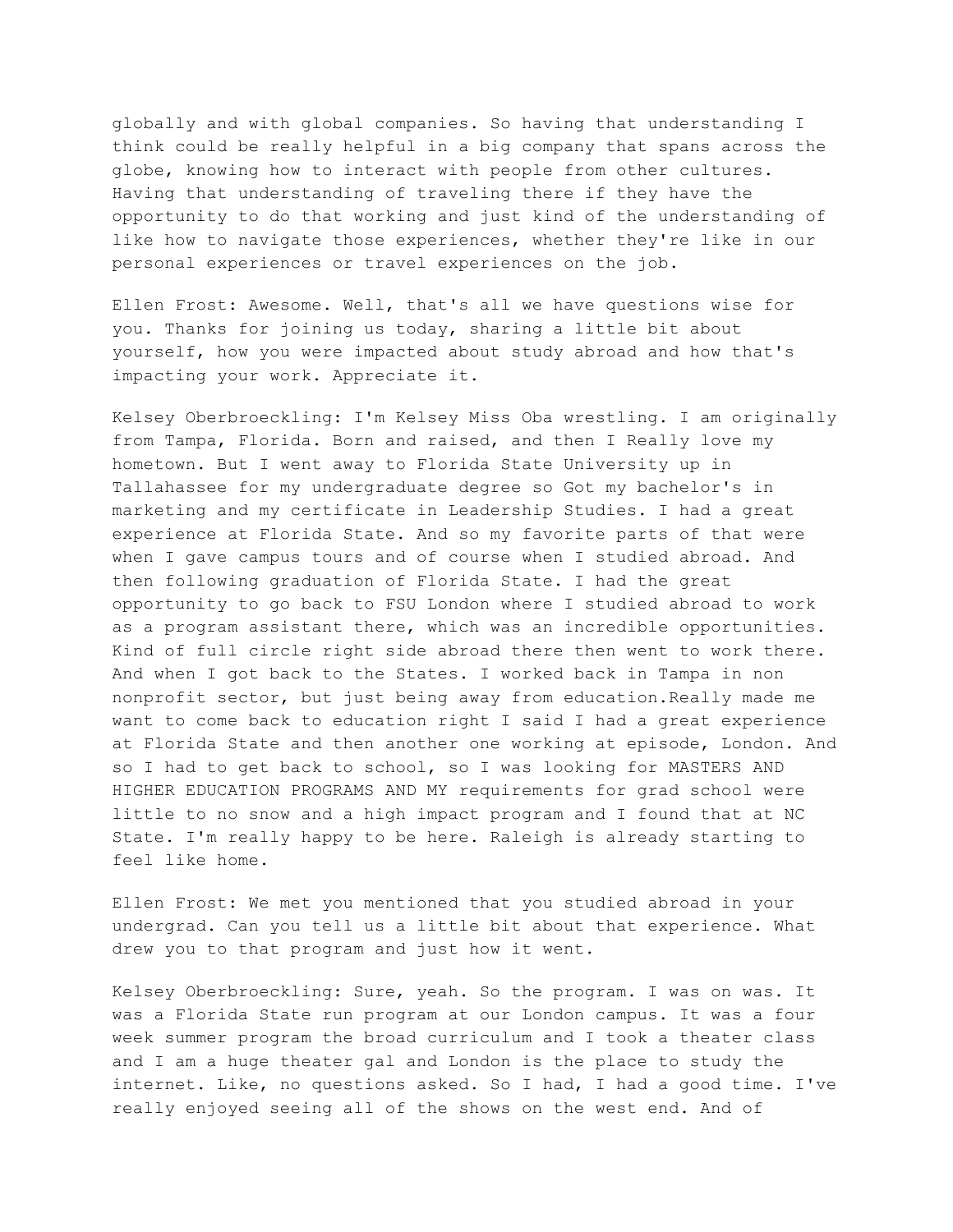course, I kind of the fringe theatre scene as well. But I just say my experience was good but not great i by the end of my four weeks, I felt like a tourist who had overstayed her welcome. I just Was pedal to the metal trying to fit in the whole city of London in a month. And it just cannot be done, not in a city like London. No way. So I you know I was my favorite part of the studying abroad experience was the independent travel that I arranged on my own

Ellen Frost: Students favorite part.

Kelsey Oberbroeckling: You know, I spent all this money to go abroad and study and feel it and like my favorite part was the stuff I did on my own. But I'm so grateful for that experience, right, it has inspired a love for travel in me. And really kind of pushed me to go back right if I felt like I got everything I needed. I wouldn't have gone back to work at FSU London and it's You know, to this day, one of the most impactful a learning and growing experiences I had, and it was another country. And so that was really special.

Ellen Frost: That's great. So kind of thinking about your own study abroad experience and and living and working abroad. What excites you most about working in the Global Programs office. Like, why did you want to work in this office.

Kelsey Oberbroeckling: Yeah, so a big part of my job as a graduate assistant is planning Coordinating. Organizing the summer programs that our pool college and And summer study abroad is a special thing, right. I did it. I worked it and it is a quick, but it's high impact. So what excites me is that I can help create the most impactful experiences, especially thinking that some of these students might have not left the country before, just like me. When my first time abroad was when I studied abroad.So I'm excited to give students like a look into the real country rather than just kind of seeing like the main events. The main landmarks, but also engaging with locals and building in that time for fun.That might come from Pub Trivia might come from like swimming at the lake or the ocean, the Mediterranean, what have you. I'm excited to kind of create those experiences that help students feel connected to this place they're studying abroad.

Ellen Frost: That's great. So a little bit kind of along the same thought, Why do you think it's valuable for students, particularly students in the pool college and management. To engage globally. That